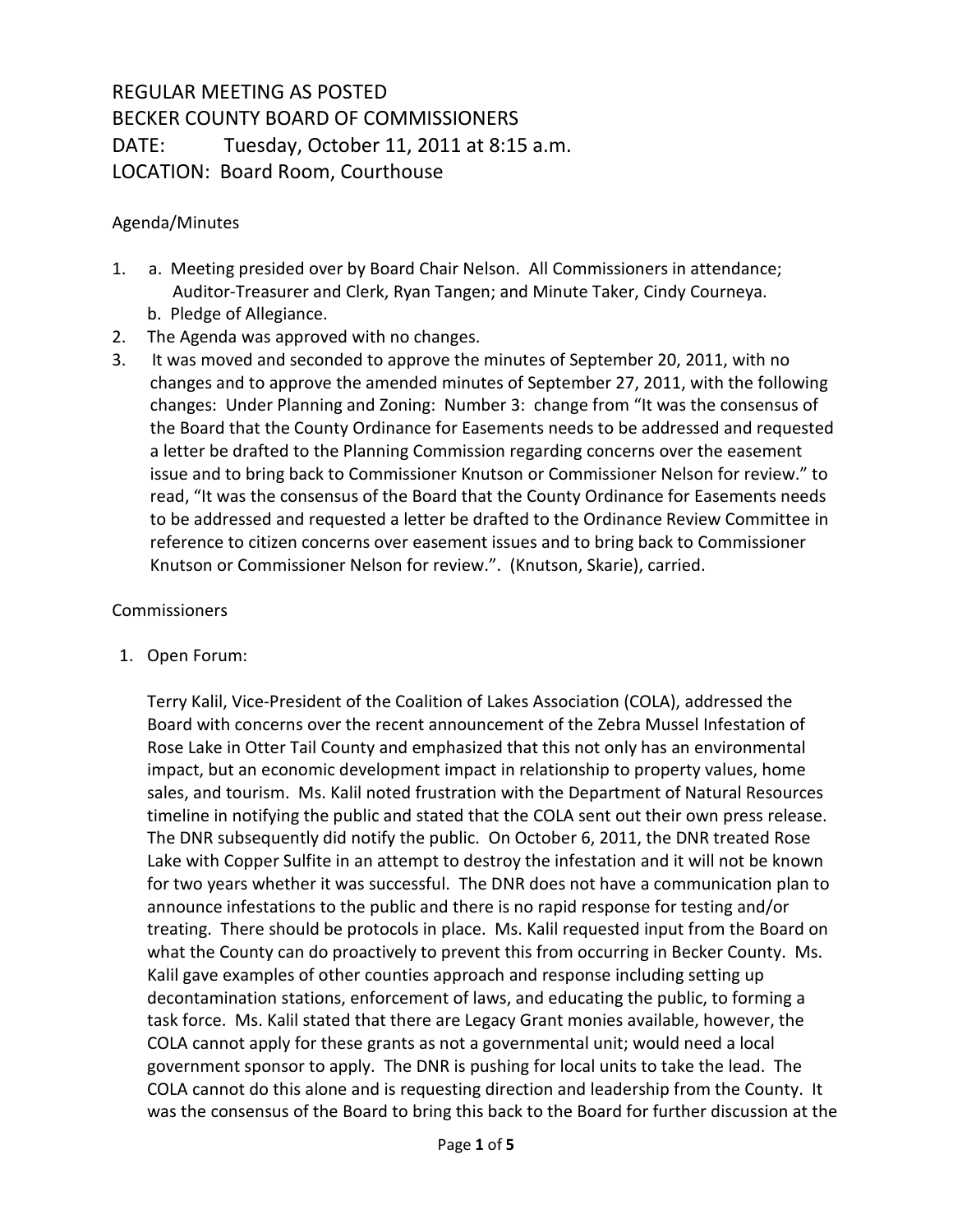next Commissioners meeting scheduled for Tuesday, October 25, 2011, with key persons being invited. Board Chair Nelson requested that Ms. Kalil provide a list of individuals to invite to this meeting and to communicate with local vendors for boat lift and dock moving.

- 2. Reports and Correspondence:
	- a. Commissioner Schram:
		- i. Reported on the following meetings: Heartland Multi-Purpose Recreational Trail, Recreational Advisory Committee, Becker County Council on Aging, Highway Committee, Becker County Assessor's Committee, Mahube Annual Meeting, and attended the Historical Society's "Why Treaties Matter", Friends of Tamarac fundraisers at Tamarac and Richwood Winery, and the Buffalo/Red Fall Tour.
	- b. Commissioner Nelson:
		- i. Reported on the following meetings: There were none.
	- c. Commissioner Skarie:
		- i. Reported on the following meetings: Sunnyside, Human Services Committee, Fall Parks Tour, and Environmental Affairs Committee.
	- d. Commissioner Okeson:
		- i. West Central Minnesota Heartland Multi-Purpose Recreational Trail, Mediation, City, County, School Quarterly Meeting at M-State, Highway Committee, and Minimum Security Building Meeting.
	- e. Commissioner Knutson: Environmental Affairs Committee, Recreational Advisory Committee (RAC), Mahube, Prairie Lakes Municipal Solid Waste Authority, and Safety Committee.
	- f. Tony Brahmer from Information Technology (IT) provided a demonstration to the Board on using the Electronic Board Packet, which he has created in a PDF format. This should simplify the process of putting the board packet together and ultimately save time and paper. It was the consensus of the Board to continue moving forward with the process in switching over to the use of an electronic board packet and to implement this with the Commissioners only for the next Board meeting scheduled for Tuesday, October 25<sup>th</sup>, as a trial-run before using it publically.
	- g. Ryan Tangen noted that the Association of Minnesota Counties District 4 Meeting is scheduled for Friday, October 21, 2011 at the Becker County Courthouse. It was moved and seconded to approve the Becker County Commissioners to attend the Association of Minnesota Counties District 4 Meeting, on Friday, October 21, 2011, without a per diem. (Knutson, Okeson), carried.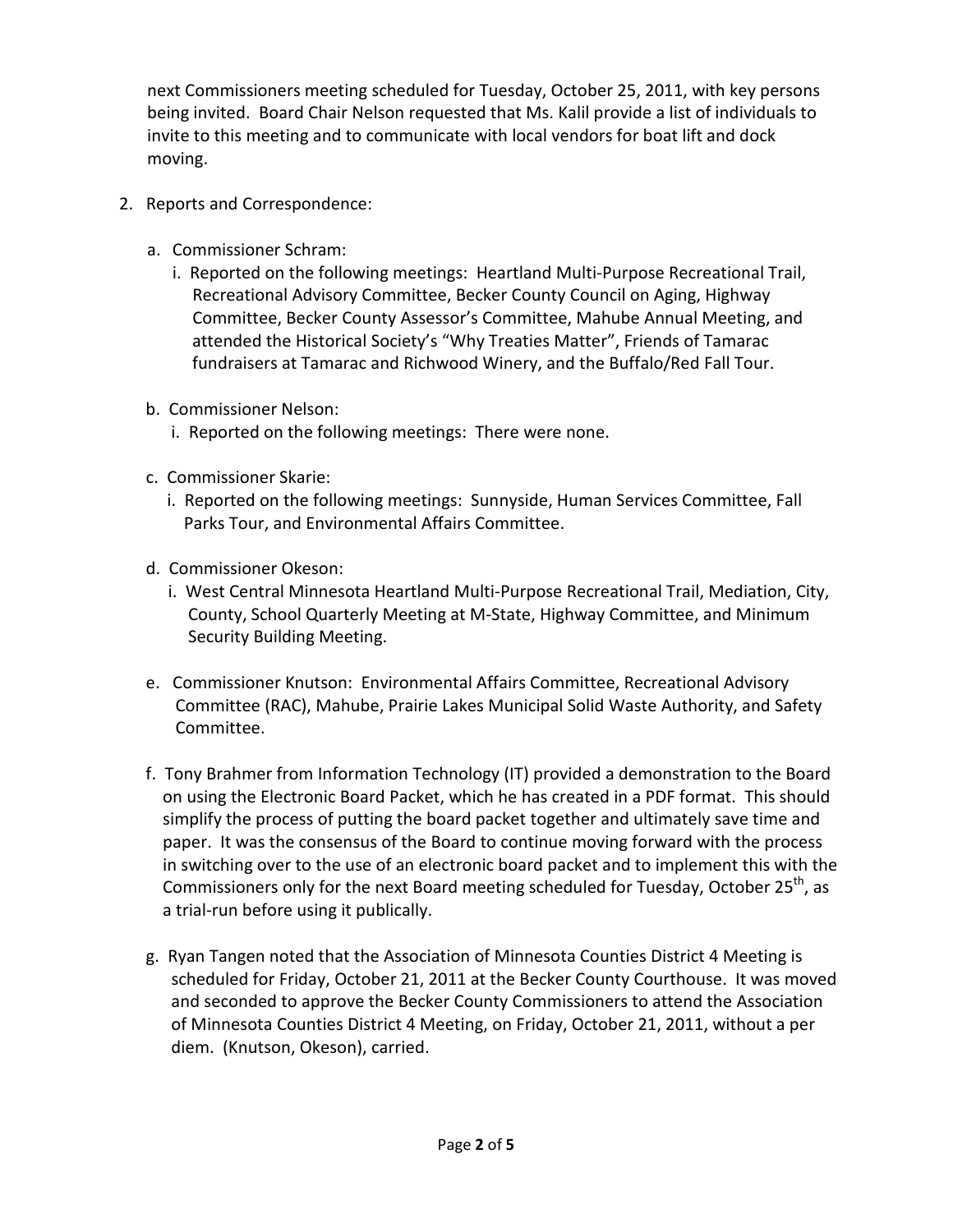- h. It was noted that the annual meeting of the Becker County Association of Township Officers will be held on Thursday, October 20, 2011 at Minnesota State Community and Technical College (M-State), in Detroit Lakes, Minnesota.
- i. Ryan Tangen noted that Ken Shroyer with Chamber of Commerce Agri-Business Committee has notified him of a conference scheduled for December 15, 2011 in Callaway and is asking to be informed of any conflicts.
- j. Mr. Tangen requested approval of the GIA snowmobile trail sponsorship.
- k. The Selective Service Board is requesting to fill a vacancy for this region from Becker County. Board Chair Nelson recommended directing any suggestions or thoughts on nominations to Lauri Brooke from Veteran Services.
- l. It was noted that the Lakes Service Coop is requesting to have someone nominated and the request letter will be copied to the commissioners.
- m. Mr. Tangen noted that due to narrowing timelines, the timber sale tentatively scheduled for October 15, 2011 will be held on November 18, 2011.
- 3. Appointments: There were none. It was noted that two manager's terms will expire on December 31, 2011, for the Cormorant Lakes Watershed District.

Auditor-Treasurer: Ryan Tangen presented:

- 1. Licenses and Permits: It was moved and seconded to approve the Annual Tobacco License Renewals for November 1, 2011 for:
	- a. Bill D. Christlieb, dba Osage Country Market in Osage Township.
	- b. Aaron A. Aslesen, dba Lakes Corner Liquors in Erie Township.
	- c. John (Pete) Johnson, dba Richwood General Store in Richwood Township.
	- d. Richard J. Bartelt, dba Four Corners in Erie Township.
	- e. Nancy Wermager, Delheln, Inc., dba Randy's Lake Eunice in Lake Eunice Township.
	- f. John (Pete) Johnson, dba Richwood Off Sale, Inc. in Richwood Township.
	- g. Daryl Moran, dba Chief Corner Store in Pine Point Township.
	- h. Community Co-ops of Lake Park, dba C-Store in Lake Park Township.
	- i. Shirley Kalberer, dba County 6 Gas and Bait in Lake View Township.

(Knutson, Schram), carried.

Finance Committee Minutes: Auditor-Treasurer: Ryan Tangen presented:

- 1. It was moved and seconded to approve the regular claims and Auditor's Warrants: a. Auditor's Warrants (Tuesday Bills):
	- i. 09/28/11 in the amount of \$24,895.30
	- (Knutson, Skarie), carried.
- 2. It was recommended to approve when presented the Human Services Claims.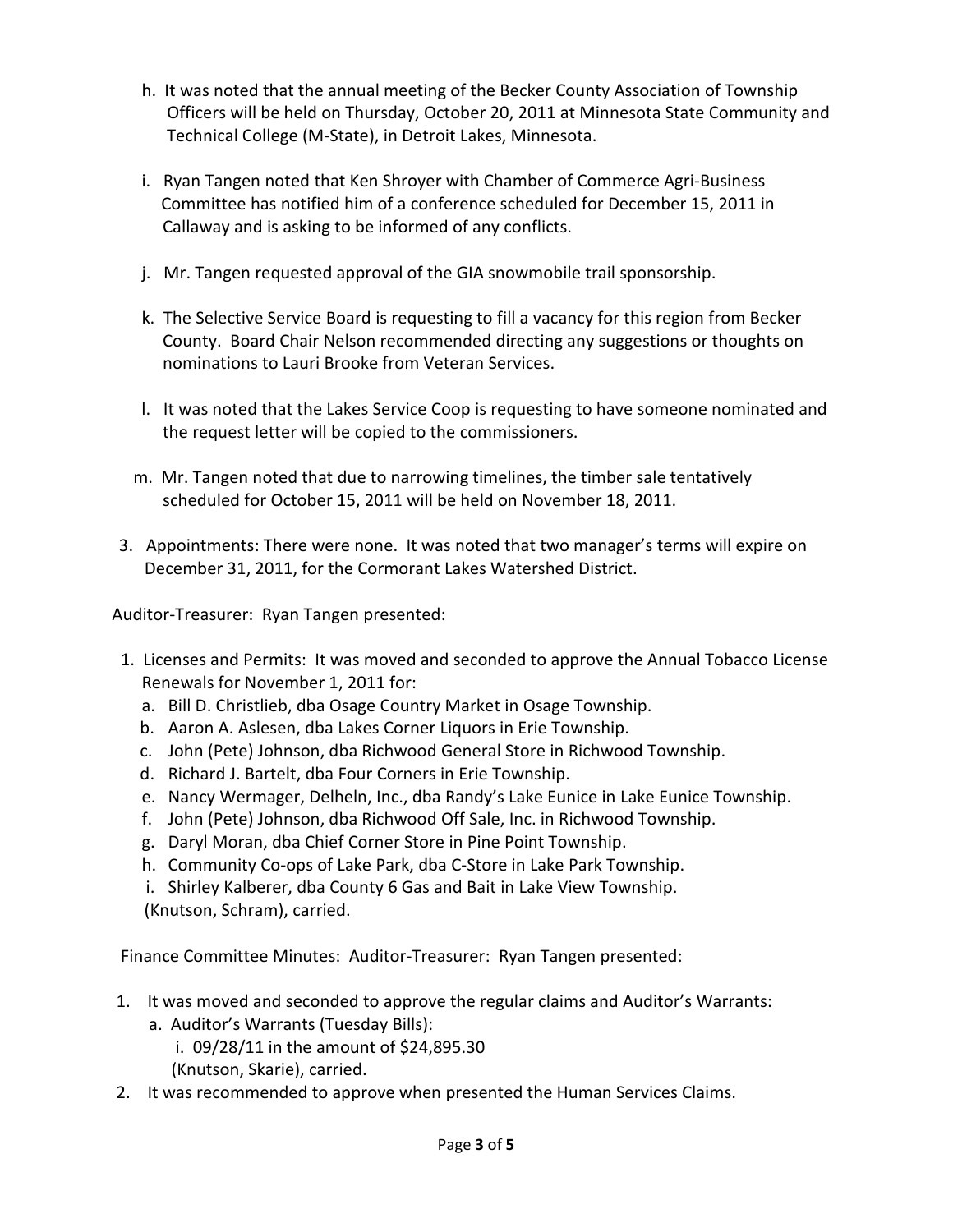- 3. It was moved and seconded to approve the annual Memorandum of Understanding (MOU) with the University of Minnesota for the full-time 4-H Coordinator position for 2012, with the contract fee remaining the same as last year at \$51,920.00. (Okeson, Schram), carried.
- 4. It was recommended to approve when presented the renewal of Biennial Service Agreements for the Minnesota Families Investment Program (MFIP) and the Vulnerable Children and Adults Act (VCAA).
- 5. It was recommended to approve when presented an agreement with Land of Dancing Sky/Memorandum of Understanding (MOU) for Long-Term Care Consultation Services.
- 6. It was recommended to approve when presented an Addendum to the Lakes Crisis and Resource Center for an increase of supervised visitation and parent coaching to \$130,000, an increase of \$50,000, with these services used in child protection cases.
- 7. It was recommended to approve when presented an Addendum to the Family Resource Center for child protection services to increase relative search service hours to \$60,000, an increase of \$22,000.
- 8. It was recommended to approve when presented, a renewal of the Grant Agreement for Childhood Immunizations with the Minnesota Department of Health for Perinatal Hepatitis B Cases and Immunization Practices Improvement for private clinics.
- 9. It was recommended to approve when presented, Resolution 10-11-1A, to authorize to hire one (1) full-time Office Support Specialist (OSS) in the Human Services Department.
- 10. It was recommended to approve when presented the agreement with Next Chapter Technology, to begin the "initiative planning" Phase 1 of implementing a three-county (Clay, Otter Tail, and Becker) electronic data management system for income maintenance, at an estimated cost not to exceed \$30,410 for the Technical Architect and Project Manager with additional travel costs not to exceed \$3,240, and with the cost being split three ways between the counties, with the counties being able to collect reimbursement for a cost to Becker County of approximately \$5,600.

Human Services: Nancy Nelson presented:

- 1. It was moved and seconded to approve the Human Services Agreements for:
	- a. Land of Dancing Sky/Memorandum of Understanding (MOU) for Long-Term Care Consultation Services.
	- b. An Addendum to the Lakes Crisis and Resource Center, for an increase of supervised visitation and parent coaching to \$130,000, an increase of \$50,000.
	- c. An Addendum to the Family Resource Center, for child protection services to increase relative search service hours to \$60,000, an increase of \$22,000.
	- d. The renewal of the Grant Agreement for Childhood Immunizations with the Minnesota Department of Health, for Perinatal Hepatitis B Cases and Immunization Practices Improvement for private clinics.
	- (Schram, Skarie), carried.
- 2. It was moved and seconded to approve the Next Chapter Technology Initiative Planning Agreement at a cost of approximately \$5,600, within \$700 of said amount, and to authorize Nancy Nelson to sign said agreement. (Skarie, Schram), carried.